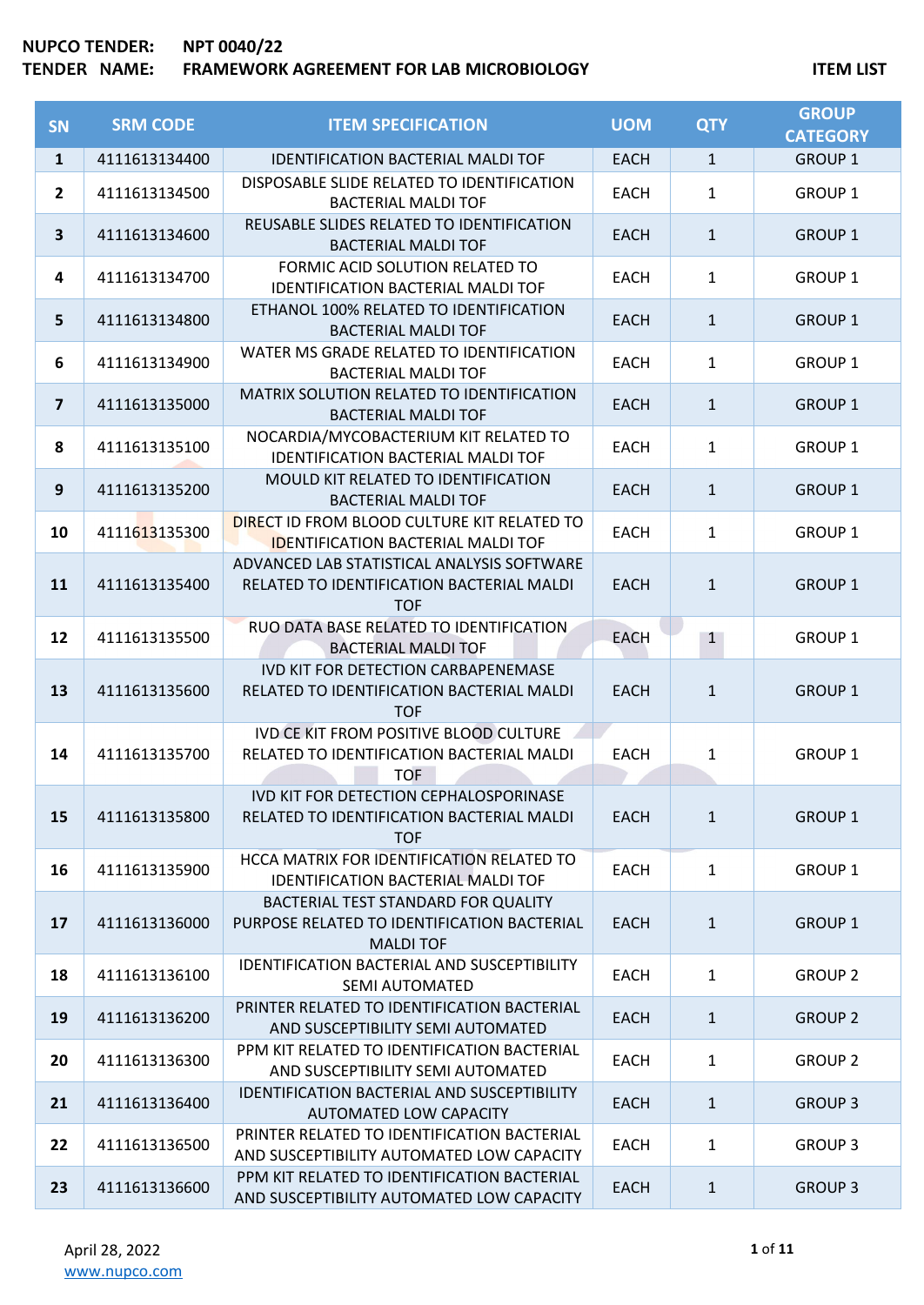| SN | <b>SRM CODE</b> | <b>ITEM SPECIFICATION</b>                                                                                                                                                                                                | <b>UOM</b>  | <b>QTY</b>   | <b>GROUP</b><br><b>CATEGORY</b> |
|----|-----------------|--------------------------------------------------------------------------------------------------------------------------------------------------------------------------------------------------------------------------|-------------|--------------|---------------------------------|
| 24 | 4111613136700   | BARCODE READER RELATED TO IDENTIFICATION<br>BACTERIAL AND SUSCEPTIBILITY AUTOMATED<br>LOW CAPACITY                                                                                                                       | <b>EACH</b> | $\mathbf{1}$ | <b>GROUP 3</b>                  |
| 25 | 4111613136800   | TURBIDITY METER RELATED TO IDENTIFICATION<br>BACTERIAL AND SUSCEPTIBILITY AUTOMATED<br><b>LOW CAPACITY</b>                                                                                                               | <b>EACH</b> | $\mathbf{1}$ | <b>GROUP 3</b>                  |
| 26 | 4111613136900   | NEISSERIA SPP., HAEMOPHILUS SPP., AND OTHER<br>FASTIDIOUS MICROORGANISMS ID CARD/PANEL<br>RELATED TO IDENTIFICATION BACTERIAL AND<br>SUSCEPTIBILITY AUTOMATED LOW CAPACITY                                               | <b>EACH</b> | $\mathbf{1}$ | <b>GROUP 3</b>                  |
| 27 | 4111613137000   | IDENTIFICATION OF ANAEROBIC BACTERIA CARD<br>RELATED TO IDENTIFICATION BACTERIAL AND<br>SUSCEPTIBILITY AUTOMATED LOW CAPACITY                                                                                            | <b>EACH</b> | $\mathbf{1}$ | <b>GROUP 3</b>                  |
| 28 | 4111613137100   | <b>IDENTIFICATION OF GRAM-NEGATIVE BACILLI</b><br>CARD/PANEL RELATED TO IDENTIFICATION<br>BACTERIAL AND SUSCEPTIBILITY AUTOMATED<br>LOW CAPACITY                                                                         | <b>EACH</b> | $\mathbf{1}$ | <b>GROUP 3</b>                  |
| 29 | 4111613137200   | <b>IDENTIFICATION OF GRAM-POSITIVE BACTERIA</b><br>CARD/PANEL RELATED TO IDENTIFICATION<br>BACTERIAL AND SUSCEPTIBILITY AUTOMATED<br><b>LOW CAPACITY</b>                                                                 | <b>EACH</b> | $\mathbf{1}$ | <b>GROUP 3</b>                  |
| 30 | 4111613137300   | STREPTOCOCCAL AST CARD/PANEL RELATED TO<br><b>IDENTIFICATION BACTERIAL AND SUSCEPTIBILITY</b><br><b>AUTOMATED LOW CAPACITY</b>                                                                                           | <b>EACH</b> | $\mathbf{1}$ | <b>GROUP 3</b>                  |
| 31 | 4111613137400   | ANTIFUNGAL AST CARD/PANEL RELATED TO<br>IDENTIFICATION BACTERIAL AND SUSCEPTIBILITY<br>AUTOMATED LOW CAPACITY                                                                                                            | <b>EACH</b> | $\mathbf{1}$ | <b>GROUP 3</b>                  |
| 32 | 4111613137500   | SUSCEPTIBILITY OF CLINICALLY SIGNIFICANT<br>AEROBIC GRAM NEGATIVE BACILLI / GRAM<br>NEGATIVE FERMENTATIVE BACTERIA CARD/PANEL<br>RELATED TO IDENTIFICATION BACTERIAL AND<br>SUSCEPTIBILITY AUTOMATED LOW CAPACITY        | <b>EACH</b> | 1            | <b>GROUP 3</b>                  |
| 33 | 4111613137600   | SUSCEPTIBILITY OF CLINICALLY SIGNIFICANT<br>AEROBIC GRAM NEGATIVE BACILLI / GRAM<br>NEGATIVE NON FERMENTATIVE BACTERIA<br>CARD/PANEL RELATED TO IDENTIFICATION<br>BACTERIAL AND SUSCEPTIBILITY AUTOMATED<br>LOW CAPACITY | <b>EACH</b> | $\mathbf{1}$ | <b>GROUP 3</b>                  |
| 34 | 4111613137700   | DETERMINE THE SUSCEPTIBILITY OF<br>STAPHYLOCOCCUS SPP., ENTEROCOCCUS SPP.,<br>AND S. AGALACTIAE TO ANTIMICROBIAL<br>CARD/PANEL RELATED TO IDENTIFICATION<br>BACTERIAL AND SUSCEPTIBILITY AUTOMATED<br>LOW CAPACITY       | <b>EACH</b> | 1            | <b>GROUP 3</b>                  |
| 35 | 4111613137800   | SUSCEPTIBILITY OF STAPHYLOCOCCUS SPP.,<br>ENTEROCOCCUS SPP., AND S. AGALACTIAE TO<br>ANTIMICROBIAL CARD/PANEL RELATED TO<br>IDENTIFICATION BACTERIAL AND SUSCEPTIBILITY<br>AUTOMATED LOW CAPACITY                        | <b>EACH</b> | $\mathbf{1}$ | <b>GROUP 3</b>                  |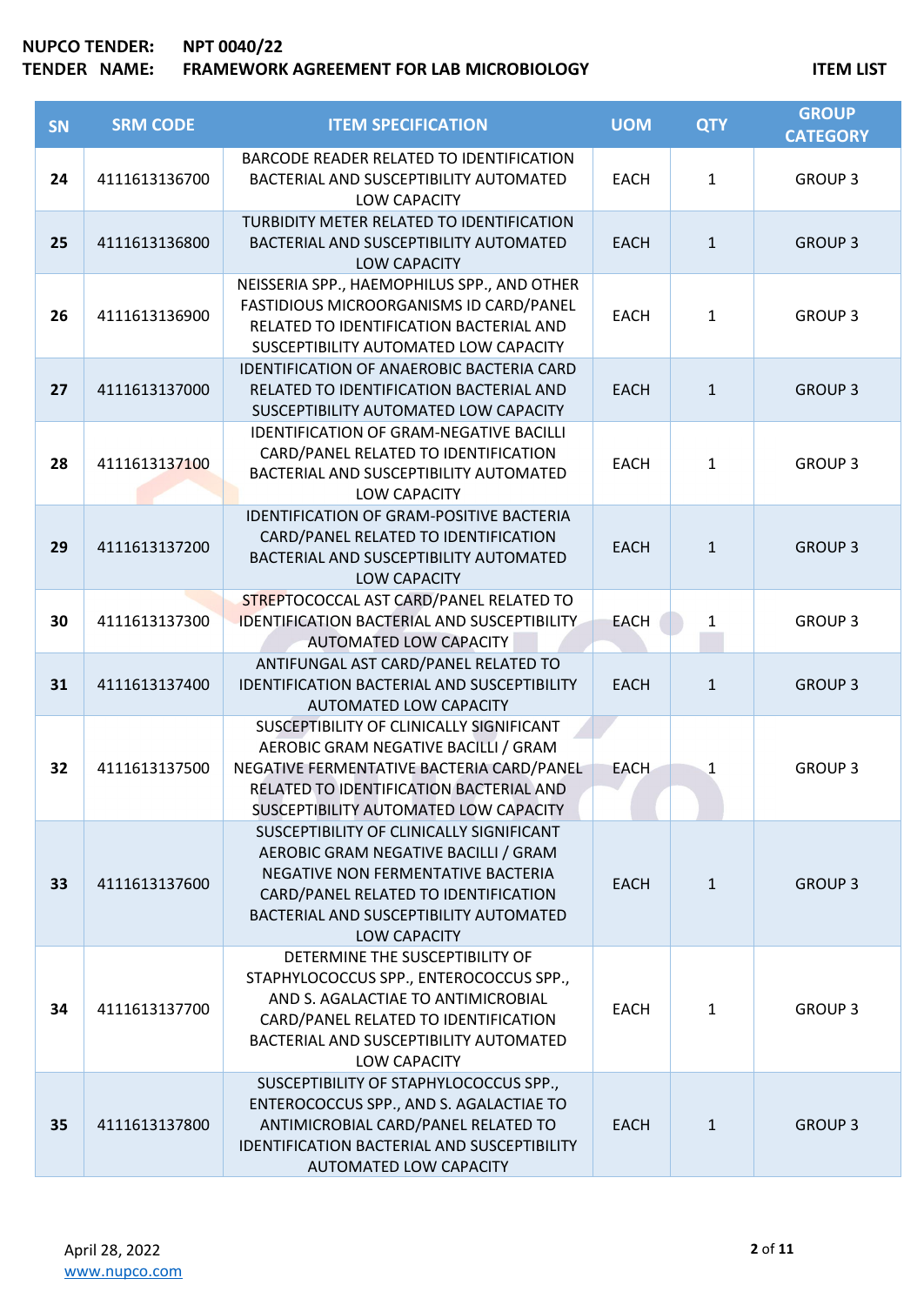| SN | <b>SRM CODE</b> | <b>ITEM SPECIFICATION</b>                                                                                                                                                                                            | <b>UOM</b>  | <b>QTY</b>   | <b>GROUP</b><br><b>CATEGORY</b> |
|----|-----------------|----------------------------------------------------------------------------------------------------------------------------------------------------------------------------------------------------------------------|-------------|--------------|---------------------------------|
| 36 | 4111613137900   | SODIUM CHLORIDE 0.45% 500 ML RELATED TO<br><b>IDENTIFICATION BACTERIAL AND SUSCEPTIBILITY</b><br><b>AUTOMATED LOW CAPACITY</b>                                                                                       | <b>EACH</b> | $\mathbf{1}$ | <b>GROUP 3</b>                  |
| 37 | 4111613138000   | TEST TUBE RELATED TO IDENTIFICATION<br>BACTERIAL AND SUSCEPTIBILITY AUTOMATED<br><b>LOW CAPACITY</b>                                                                                                                 | <b>EACH</b> | $\mathbf{1}$ | <b>GROUP 3</b>                  |
| 38 | 4111613138100   | KIT DENSICHECK PLUS STANDARD RELATED TO<br><b>IDENTIFICATION BACTERIAL AND SUSCEPTIBILITY</b><br>AUTOMATED LOW CAPACITY                                                                                              | <b>EACH</b> | $\mathbf{1}$ | <b>GROUP 3</b>                  |
| 39 | 4111613138200   | <b>IDENTIFICATION BACTERIAL AND SUSCEPTIBILITY</b><br>AUTOMATED MEDIUM CAPACITY                                                                                                                                      | <b>EACH</b> | $\mathbf{1}$ | <b>GROUP 4</b>                  |
| 40 | 4111613138300   | PRINTER RELATED TO IDENTIFICATION BACTERIAL<br>AND SUSCEPTIBILITY AUTOMATED MEDIUM<br><b>CAPACITY</b>                                                                                                                | <b>EACH</b> | $\mathbf{1}$ | <b>GROUP 4</b>                  |
| 41 | 4111613138400   | PPM KIT RELATED TO IDENTIFICATION BACTERIAL<br>AND SUSCEPTIBILITY AUTOMATED MEDIUM<br><b>CAPACITY</b>                                                                                                                | <b>EACH</b> | $\mathbf{1}$ | <b>GROUP 4</b>                  |
| 42 | 4111613138500   | <b>BARCODE READER RELATED TO IDENTIFICATION</b><br><b>BACTERIAL AND SUSCEPTIBILITY AUTOMATED</b><br><b>MEDIUM CAPACITY</b>                                                                                           | <b>EACH</b> | $\mathbf{1}$ | <b>GROUP 4</b>                  |
| 43 | 4111613138600   | TURBIDITY METER RELATED TO IDENTIFICATION<br>BACTERIAL AND SUSCEPTIBILITY AUTOMATED<br><b>MEDIUM CAPACITY</b>                                                                                                        | <b>EACH</b> | $\mathbf{1}$ | <b>GROUP 4</b>                  |
| 44 | 4111613138700   | NEISSERIA SPP., HAEMOPHILUS SPP., AND OTHER<br>FASTIDIOUS MICROORGANISMS ID CARD/PANEL<br>RELATED TO IDENTIFICATION BACTERIAL AND<br>SUSCEPTIBILITY AUTOMATED MEDIUM CAPACITY                                        | <b>EACH</b> | $\mathbf{1}$ | <b>GROUP 4</b>                  |
| 45 | 4111613138800   | <b>IDENTIFICATION OF ANAEROBIC BACTERIA CARD</b><br>RELATED TO IDENTIFICATION BACTERIAL AND<br>SUSCEPTIBILITY AUTOMATED MEDIUM CAPACITY                                                                              | <b>EACH</b> | $\mathbf{1}$ | <b>GROUP 4</b>                  |
| 46 | 4111613138900   | <b>IDENTIFICATION OF GRAM-NEGATIVE BACILLI</b><br>CARD/PANEL RELATED TO IDENTIFICATION<br>BACTERIAL AND SUSCEPTIBILITY AUTOMATED<br><b>MEDIUM CAPACITY</b>                                                           | <b>EACH</b> | $\mathbf{1}$ | <b>GROUP 4</b>                  |
| 47 | 4111613139000   | <b>IDENTIFICATION OF GRAM-POSITIVE BACTERIA</b><br>CARD/PANEL RELATED TO IDENTIFICATION<br>BACTERIAL AND SUSCEPTIBILITY AUTOMATED<br><b>MEDIUM CAPACITY</b>                                                          | <b>EACH</b> | $\mathbf{1}$ | <b>GROUP 4</b>                  |
| 48 | 4111613139100   | STREPTOCOCCAL AST CARD/PANEL RELATED TO<br><b>IDENTIFICATION BACTERIAL AND SUSCEPTIBILITY</b><br>AUTOMATED MEDIUM CAPACITY                                                                                           | <b>EACH</b> | $\mathbf{1}$ | <b>GROUP 4</b>                  |
| 49 | 4111613139200   | ANTIFUNGAL AST CARD/PANEL RELATED TO<br><b>IDENTIFICATION BACTERIAL AND SUSCEPTIBILITY</b><br>AUTOMATED MEDIUM CAPACITY                                                                                              | <b>EACH</b> | $\mathbf{1}$ | <b>GROUP 4</b>                  |
| 50 | 4111613139300   | SUSCEPTIBILITY OF CLINICALLY SIGNIFICANT<br>AEROBIC GRAM NEGATIVE BACILLI / GRAM<br>NEGATIVE FERMENTATIVE BACTERIA CARD/PANEL<br>RELATED TO IDENTIFICATION BACTERIAL AND<br>SUSCEPTIBILITY AUTOMATED MEDIUM CAPACITY | <b>EACH</b> | 1            | <b>GROUP 4</b>                  |
| 51 | 4111613139400   | SUSCEPTIBILITY OF CLINICALLY SIGNIFICANT<br>AEROBIC GRAM NEGATIVE BACILLI / GRAM                                                                                                                                     | <b>EACH</b> | $\mathbf{1}$ | <b>GROUP 4</b>                  |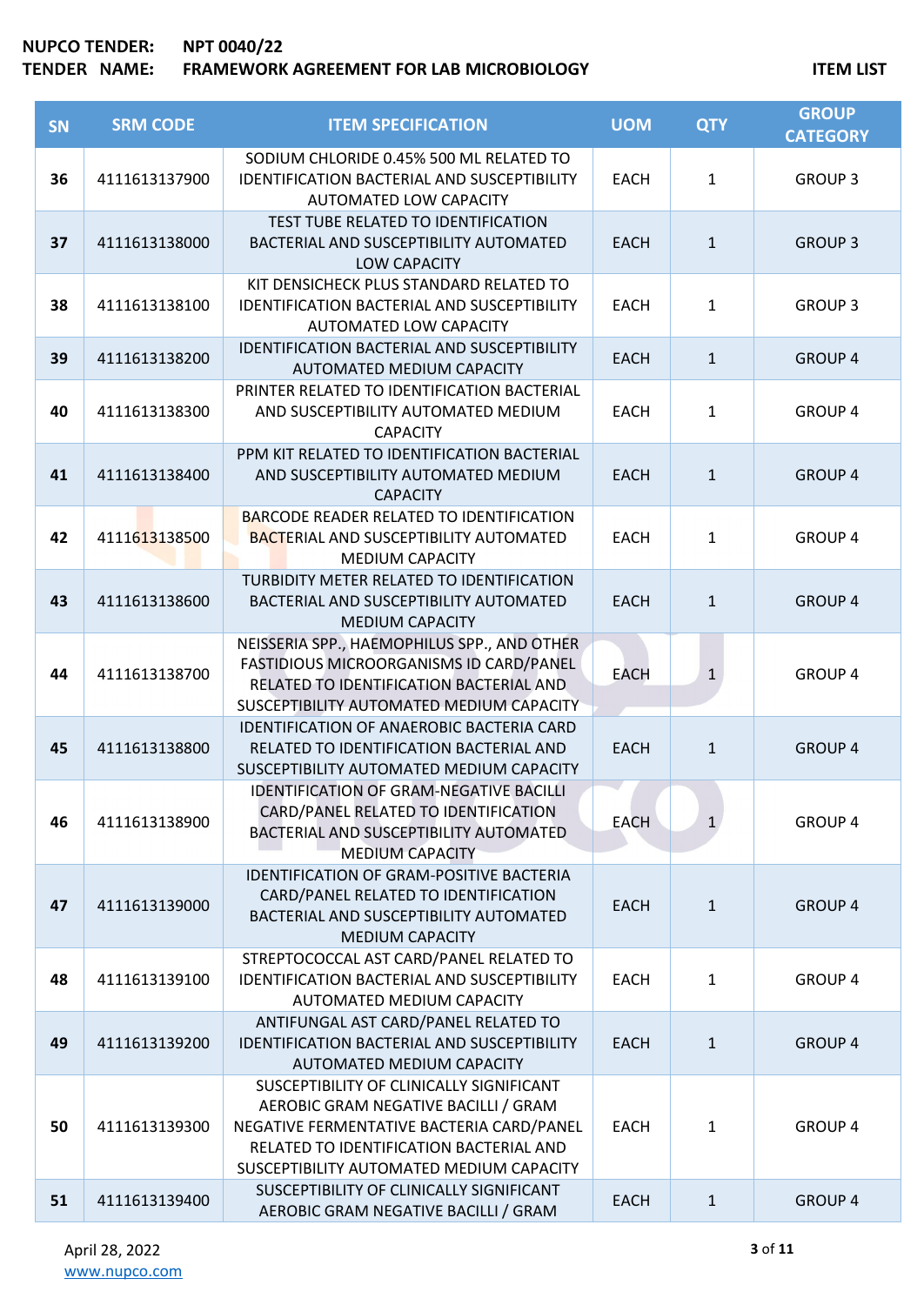| <b>SN</b> | <b>SRM CODE</b> | <b>ITEM SPECIFICATION</b>                                                                                                                                                                                                    | <b>UOM</b>  | <b>QTY</b>   | <b>GROUP</b><br><b>CATEGORY</b> |
|-----------|-----------------|------------------------------------------------------------------------------------------------------------------------------------------------------------------------------------------------------------------------------|-------------|--------------|---------------------------------|
|           |                 | NEGATIVE NON FERMENTATIVE BACTERIA<br>CARD/PANEL RELATED TO IDENTIFICATION<br>BACTERIAL AND SUSCEPTIBILITY AUTOMATED                                                                                                         |             |              |                                 |
|           |                 | <b>MEDIUM CAPACITY</b>                                                                                                                                                                                                       |             |              |                                 |
| 52        | 4111613139500   | DETERMINE THE SUSCEPTIBILITY OF<br>STAPHYLOCOCCUS SPP., ENTEROCOCCUS SPP.,<br>AND S. AGALACTIAE TO ANTIMICROBIAL<br>CARD/PANEL RELATED TO IDENTIFICATION<br>BACTERIAL AND SUSCEPTIBILITY AUTOMATED<br><b>MEDIUM CAPACITY</b> | <b>EACH</b> | 1            | <b>GROUP 4</b>                  |
| 53        | 4111613139600   | SUSCEPTIBILITY OF STAPHYLOCOCCUS SPP.,<br>ENTEROCOCCUS SPP., AND S. AGALACTIAE TO<br>ANTIMICROBIAL CARD/PANEL RELATED TO<br><b>IDENTIFICATION BACTERIAL AND SUSCEPTIBILITY</b><br>AUTOMATED MEDIUM CAPACITY                  | <b>EACH</b> | $\mathbf{1}$ | <b>GROUP 4</b>                  |
| 54        | 4111613139700   | SODIUM CHLORIDE 0.45% 500 ML RELATED TO<br><b>IDENTIFICATION BACTERIAL AND SUSCEPTIBILITY</b><br>AUTOMATED MEDIUM CAPACITY                                                                                                   | <b>EACH</b> | 1            | <b>GROUP 4</b>                  |
| 55        | 4111613139800   | TEST TUBE RELATED TO IDENTIFICATION<br>BACTERIAL AND SUSCEPTIBILITY AUTOMATED<br><b>MEDIUM CAPACITY</b>                                                                                                                      | <b>EACH</b> | $\mathbf{1}$ | <b>GROUP 4</b>                  |
| 56        | 4111613139900   | KIT DENSICHECK PLUS STANDARD RELATED TO<br><b>IDENTIFICATION BACTERIAL AND SUSCEPTIBILITY</b><br>AUTOMATED MEDIUM CAPACITY                                                                                                   | <b>EACH</b> | $\mathbf{1}$ | <b>GROUP 4</b>                  |
| 57        | 4111613140000   | <b>IDENTIFICATION BACTERIAL AND SUSCEPTIBILITY</b><br>AUTOMATED HIGH CAPACITY                                                                                                                                                | <b>EACH</b> | $\mathbf{1}$ | <b>GROUP 5</b>                  |
| 58        | 4111613140100   | PRINTER RELATED TO IDENTIFICATION BACTERIAL<br>AND SUSCEPTIBILITY AUTOMATED HIGH CAPACITY                                                                                                                                    | <b>EACH</b> | 1            | <b>GROUP 5</b>                  |
| 59        | 4111613140200   | PPM KIT RELATED TO IDENTIFICATION BACTERIAL<br>AND SUSCEPTIBILITY AUTOMATED HIGH CAPACITY                                                                                                                                    | <b>EACH</b> | $\mathbf{1}$ | <b>GROUP 5</b>                  |
| 60        | 4111613140300   | BARCODE READER RELATED TO IDENTIFICATION<br>BACTERIAL AND SUSCEPTIBILITY AUTOMATED<br><b>HIGH CAPACITY</b>                                                                                                                   | <b>EACH</b> | $\mathbf{1}$ | <b>GROUP 5</b>                  |
| 61        | 4111613140400   | TURBIDITY METER RELATED TO IDENTIFICATION<br>BACTERIAL AND SUSCEPTIBILITY AUTOMATED<br><b>HIGH CAPACITY</b>                                                                                                                  | <b>EACH</b> | $\mathbf{1}$ | <b>GROUP 5</b>                  |
| 62        | 4111613140500   | NEISSERIA SPP., HAEMOPHILUS SPP., AND OTHER<br>FASTIDIOUS MICROORGANISMS ID CARD/PANEL<br>RELATED TO IDENTIFICATION BACTERIAL AND<br>SUSCEPTIBILITY AUTOMATED HIGH CAPACITY                                                  | <b>EACH</b> | $\mathbf{1}$ | <b>GROUP 5</b>                  |
| 63        | 4111613140600   | <b>IDENTIFICATION OF ANAEROBIC BACTERIA CARD</b><br>RELATED TO IDENTIFICATION BACTERIAL AND<br>SUSCEPTIBILITY AUTOMATED HIGH CAPACITY                                                                                        | <b>EACH</b> | $\mathbf{1}$ | <b>GROUP 5</b>                  |
| 64        | 4111613140700   | <b>IDENTIFICATION OF GRAM-NEGATIVE BACILLI</b><br>CARD/PANEL RELATED TO IDENTIFICATION<br>BACTERIAL AND SUSCEPTIBILITY AUTOMATED<br><b>HIGH CAPACITY</b>                                                                     | <b>EACH</b> | 1            | <b>GROUP 5</b>                  |
| 65        | 4111613140800   | IDENTIFICATION OF GRAM-POSITIVE BACTERIA<br>CARD/PANEL RELATED TO IDENTIFICATION<br>BACTERIAL AND SUSCEPTIBILITY AUTOMATED<br><b>HIGH CAPACITY</b>                                                                           | <b>EACH</b> | $\mathbf{1}$ | <b>GROUP 5</b>                  |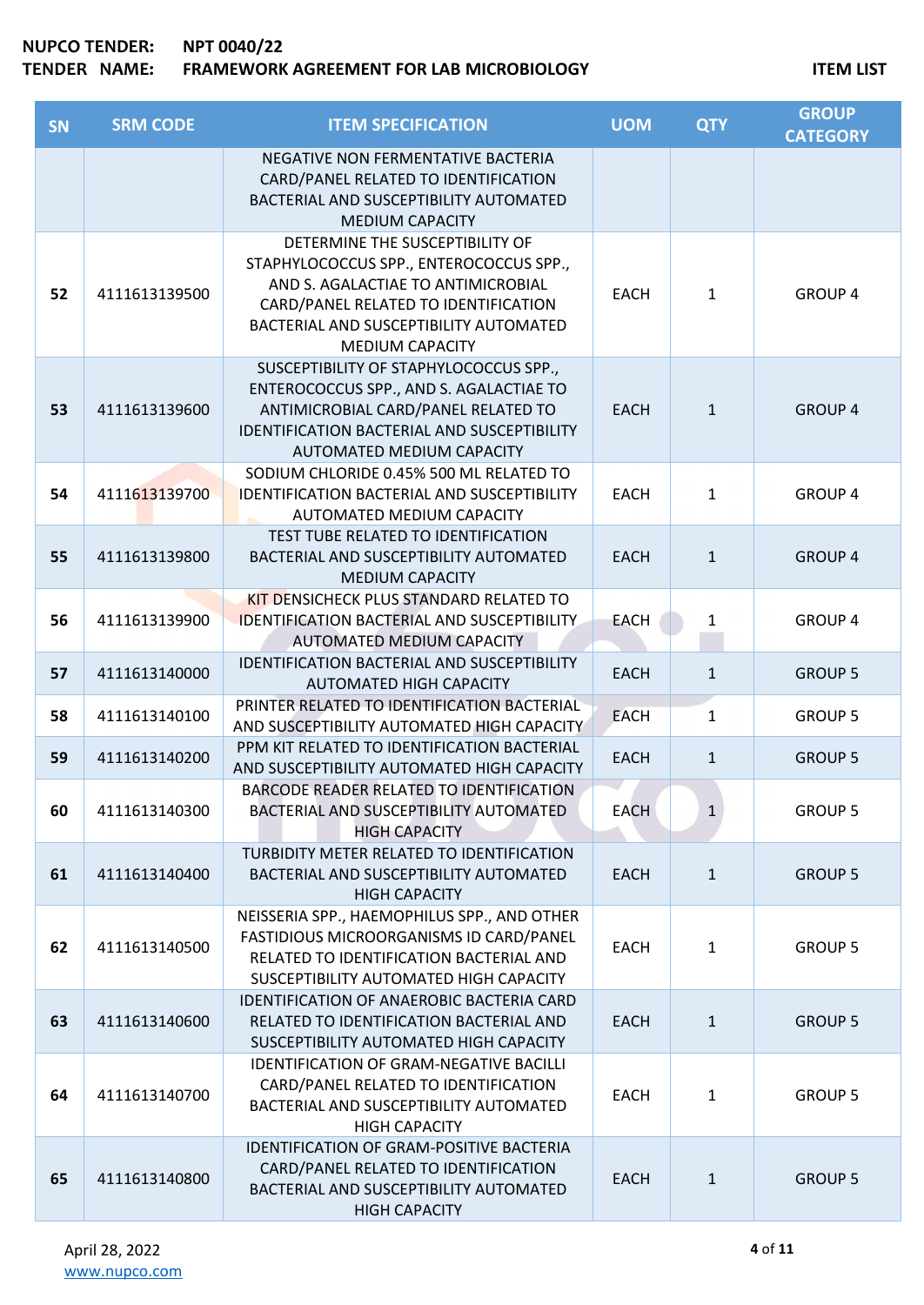| <b>SN</b> | <b>SRM CODE</b> | <b>ITEM SPECIFICATION</b>                                                                                                                                                                                                         | <b>UOM</b>  | <b>QTY</b>   | <b>GROUP</b><br><b>CATEGORY</b> |
|-----------|-----------------|-----------------------------------------------------------------------------------------------------------------------------------------------------------------------------------------------------------------------------------|-------------|--------------|---------------------------------|
| 66        | 4111613140900   | STREPTOCOCCAL AST CARD/PANEL RELATED TO<br><b>IDENTIFICATION BACTERIAL AND SUSCEPTIBILITY</b><br><b>AUTOMATED HIGH CAPACITY</b>                                                                                                   | <b>EACH</b> | $\mathbf{1}$ | <b>GROUP 5</b>                  |
| 67        | 4111613141000   | ANTIFUNGAL AST CARD/PANEL RELATED TO<br><b>IDENTIFICATION BACTERIAL AND SUSCEPTIBILITY</b><br><b>AUTOMATED HIGH CAPACITY</b>                                                                                                      | <b>EACH</b> | $\mathbf{1}$ | <b>GROUP 5</b>                  |
| 68        | 4111613141100   | SUSCEPTIBILITY OF CLINICALLY SIGNIFICANT<br>AEROBIC GRAM NEGATIVE BACILLI / GRAM<br>NEGATIVE FERMENTATIVE BACTERIA CARD/PANEL<br>RELATED TO IDENTIFICATION BACTERIAL AND<br>SUSCEPTIBILITY AUTOMATED HIGH CAPACITY                | <b>EACH</b> | $\mathbf{1}$ | <b>GROUP 5</b>                  |
| 69        | 4111613141200   | SUSCEPTIBILITY OF CLINICALLY SIGNIFICANT<br>AEROBIC GRAM NEGATIVE BACILLI / GRAM<br>NEGATIVE NON FERMENTATIVE BACTERIA<br>CARD/PANEL RELATED TO IDENTIFICATION<br>BACTERIAL AND SUSCEPTIBILITY AUTOMATED<br><b>HIGH CAPACITY</b>  | <b>EACH</b> | $\mathbf{1}$ | <b>GROUP 5</b>                  |
| 70        | 4111613141300   | DETERMINE THE SUSCEPTIBILITY OF<br>STAPHYLOCOCCUS SPP., ENTEROCOCCUS SPP.,<br>AND S. AGALACTIAE TO ANTIMICROBIAL<br>CARD/PANEL RELATED TO IDENTIFICATION<br><b>BACTERIAL AND SUSCEPTIBILITY AUTOMATED</b><br><b>HIGH CAPACITY</b> | <b>EACH</b> | $\mathbf{1}$ | <b>GROUP 5</b>                  |
| 71        | 4111613141400   | SUSCEPTIBILITY OF STAPHYLOCOCCUS SPP.,<br>ENTEROCOCCUS SPP., AND S. AGALACTIAE TO<br>ANTIMICROBIAL CARD/PANEL RELATED TO<br><b>IDENTIFICATION BACTERIAL AND SUSCEPTIBILITY</b><br>AUTOMATED HIGH CAPACITY                         | <b>EACH</b> | $\mathbf{1}$ | <b>GROUP 5</b>                  |
| 72        | 4111613141500   | SODIUM CHLORIDE 0.45% 500 ML RELATED TO<br><b>IDENTIFICATION BACTERIAL AND SUSCEPTIBILITY</b><br><b>AUTOMATED HIGH CAPACITY</b>                                                                                                   | <b>EACH</b> | 1            | <b>GROUP 5</b>                  |
| 73        | 4111613141600   | TEST TUBE RELATED TO IDENTIFICATION<br>BACTERIAL AND SUSCEPTIBILITY AUTOMATED<br><b>HIGH CAPACITY</b>                                                                                                                             | <b>EACH</b> | $\mathbf{1}$ | <b>GROUP 5</b>                  |
| 74        | 4111613141700   | KIT DENSICHECK PLUS STANDARD RELATED TO<br><b>IDENTIFICATION BACTERIAL AND SUSCEPTIBILITY</b><br><b>AUTOMATED HIGH CAPACITY</b>                                                                                                   | <b>EACH</b> | $\mathbf{1}$ | <b>GROUP 5</b>                  |
| 75        | 4111584100000   | ANALYZER BLOOD CULTURE LOW CAPACITY                                                                                                                                                                                               | <b>EACH</b> | $\mathbf{1}$ | <b>GROUP 6</b>                  |
| 76        | 4111584200000   | PRINTER RELATED TO ANALYZER BLOOD CULTURE<br>LOW CAPACITY                                                                                                                                                                         | <b>EACH</b> | $\mathbf{1}$ | <b>GROUP 6</b>                  |
| 77        | 4110413000100   | PPM KIT RELATED TO ANALYZER BLOOD CULTURE<br>LOW CAPACITY                                                                                                                                                                         | <b>EACH</b> | $\mathbf{1}$ | <b>GROUP 6</b>                  |
| 78        | 4111584200100   | BARCODE SCAN RELATED TO ANALYZER BLOOD<br><b>CULTURE LOW CAPACITY</b>                                                                                                                                                             | <b>EACH</b> | $\mathbf{1}$ | <b>GROUP 6</b>                  |
| 79        | 4110411002800   | AEROBIC BLOOD CULTURE STANDARD BOTTLE<br>RELATED TO ANALYZER BLOOD CULTURE LOW<br><b>CAPACITY</b>                                                                                                                                 | <b>EACH</b> | $\mathbf{1}$ | <b>GROUP 6</b>                  |
| 80        | 4110411002900   | ANAEROBIC BLOOD CULTURE STANDARD BOTTLE<br>RELATED TO ANALYZER BLOOD CULTURE LOW<br><b>CAPACITY</b>                                                                                                                               | <b>EACH</b> | 1            | <b>GROUP 6</b>                  |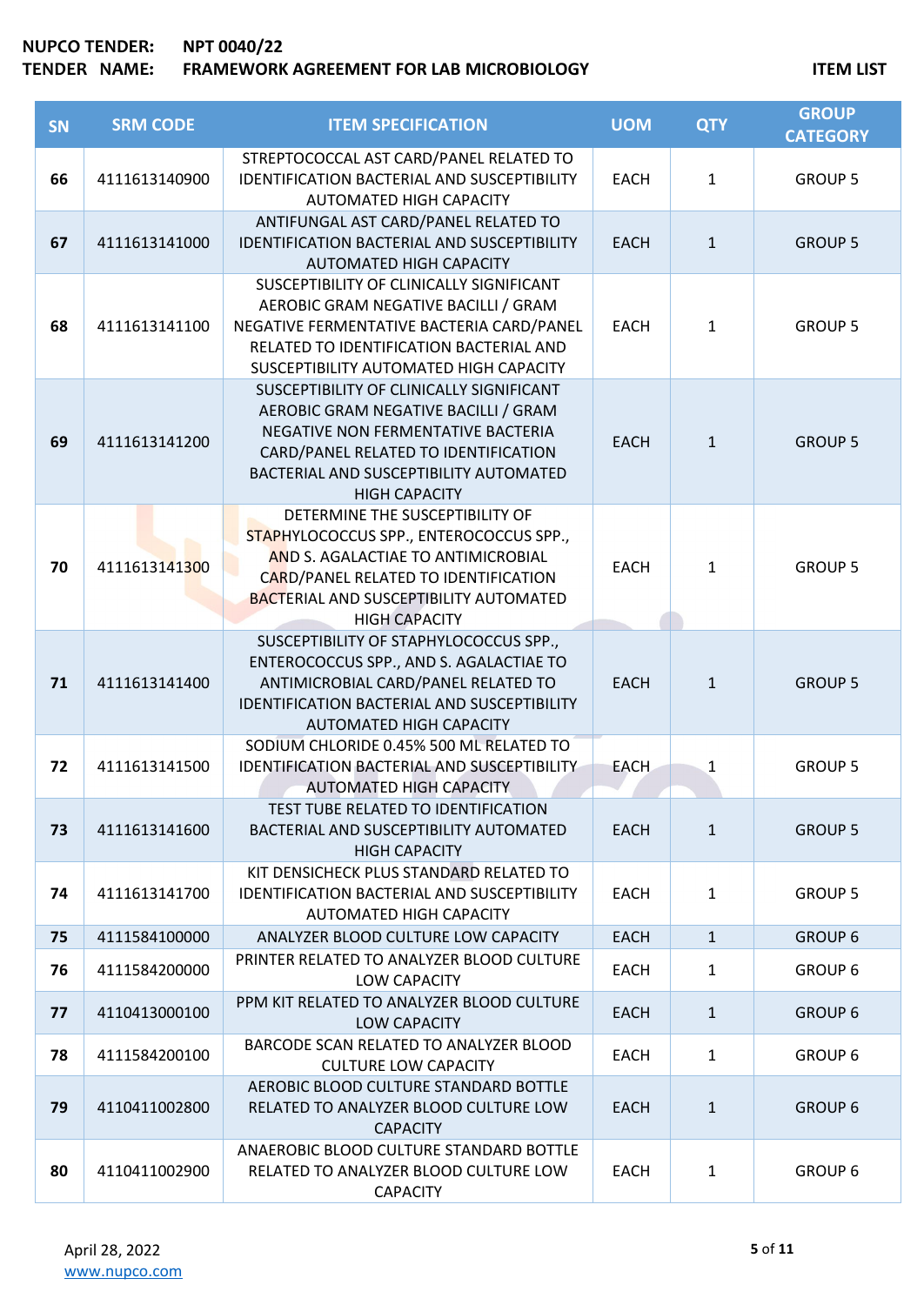| SN | <b>SRM CODE</b> | <b>ITEM SPECIFICATION</b>                                                                                                                                                            | <b>UOM</b>  | <b>QTY</b>   | <b>GROUP</b><br><b>CATEGORY</b> |
|----|-----------------|--------------------------------------------------------------------------------------------------------------------------------------------------------------------------------------|-------------|--------------|---------------------------------|
| 81 | 4110411003000   | DETECTION OF AEROBIC AND FACULTATIVE<br>ANAEROBIC MICROORGANISMS (BACTERIA AND<br>YEAST FROM BLOOD) BOTTLE RELATED TO<br>ANALYZER BLOOD CULTURE LOW CAPACITY                         | <b>EACH</b> | $\mathbf{1}$ | <b>GROUP 6</b>                  |
| 82 | 4110411003100   | DETECTION OF AEROBIC AND FACULTATIVE<br>ANAEROBIC (BACTERIA AND YEAST FROM BLOOD<br>AND OTHER NORMALLY STERILE BOTTLE RELATED<br>TO ANALYZER BLOOD CULTURE LOW CAPACITY              | <b>EACH</b> | 1            | <b>GROUP 6</b>                  |
| 83 | 4110411003200   | DETECTION OF ANAEROBIC AND FACULTATIVE<br>ANAEROBIC MICROORGANISMS FROM BLOOD<br>AND OTHER NORMALLY STERILE BOTTLE RELATED<br>TO ANALYZER BLOOD CULTURE LOW CAPACITY                 | <b>EACH</b> | $\mathbf{1}$ | <b>GROUP 6</b>                  |
| 84 | 4110411003300   | TB DETECTION BOTTLE RELATED TO ANALYZER<br><b>BLOOD CULTURE LOW CAPACITY</b>                                                                                                         | <b>EACH</b> | 1            | <b>GROUP 6</b>                  |
| 85 | 4111584200200   | SUBCULTURE AEROBIC VENTING UNIT RELATED TO<br>ANALYZER BLOOD CULTURE LOW CAPACITY                                                                                                    | <b>EACH</b> | $\mathbf{1}$ | <b>GROUP 6</b>                  |
| 86 | 4111584200300   | VACUTAINER ADAPTER RELATED TO ANALYZER<br><b>BLOOD CULTURE LOW CAPACITY</b>                                                                                                          | <b>EACH</b> | 1            | <b>GROUP 6</b>                  |
| 87 | 4111584100100   | ANALYZER BLOOD CULTURE MEDIUM CAPACITY                                                                                                                                               | <b>EACH</b> | $\mathbf{1}$ | <b>GROUP 7</b>                  |
| 88 | 4111584200400   | PRINTER RELATED TO ANALYZER BLOOD CULTURE<br><b>MEDIUM CAPACITY</b>                                                                                                                  | <b>EACH</b> | 1            | <b>GROUP 7</b>                  |
| 89 | 4110413000200   | PPM KIT RELATED TO ANALYZER BLOOD CULTURE<br><b>MEDIUM CAPACITY</b>                                                                                                                  | <b>EACH</b> | $\mathbf{1}$ | <b>GROUP 7</b>                  |
| 90 | 4111584200500   | BARCODE SCAN RELATED TO ANALYZER BLOOD<br><b>CULTURE MEDIUM CAPACITY</b>                                                                                                             | <b>EACH</b> | $\mathbf{1}$ | <b>GROUP 7</b>                  |
| 91 | 4110411003400   | AEROBIC BLOOD CULTURE STANDARD BOTTLE<br>RELATED TO ANALYZER BLOOD CULTURE MEDIUM<br><b>CAPACITY</b>                                                                                 | <b>EACH</b> | $\mathbf{1}$ | <b>GROUP 7</b>                  |
| 92 | 4110411003500   | ANAEROBIC BLOOD CULTURE STANDARD BOTTLE<br>RELATED TO ANALYZER BLOOD CULTURE MEDIUM<br><b>CAPACITY</b>                                                                               | <b>EACH</b> | 1            | <b>GROUP 7</b>                  |
| 93 | 4110411003600   | DETECTION OF AEROBIC AND FACULTATIVE<br>ANAEROBIC MICROORGANISMS (BACTERIA AND<br>YEAST FROM BLOOD) BOTTLE RELATED TO<br>ANALYZER BLOOD CULTURE MEDIUM CAPACITY                      | <b>EACH</b> | $\mathbf{1}$ | <b>GROUP 7</b>                  |
| 94 | 4110411003700   | DETECTION OF AEROBIC AND FACULTATIVE<br>ANAEROBIC (BACTERIA AND YEAST FROM BLOOD<br>AND OTHER NORMALLY STERILE BOTTLE RELATED<br>TO ANALYZER BLOOD CULTURE MEDIUM<br><b>CAPACITY</b> | <b>EACH</b> | 1            | <b>GROUP 7</b>                  |
| 95 | 4110411003800   | DETECTION OF ANAEROBIC AND FACULTATIVE<br>ANAEROBIC MICROORGANISMS FROM BLOOD<br>AND OTHER NORMALLY STERILE BOTTLE RELATED<br>TO ANALYZER BLOOD CULTURE MEDIUM<br><b>CAPACITY</b>    | <b>EACH</b> | $\mathbf{1}$ | <b>GROUP 7</b>                  |
| 96 | 4110411003900   | TB DETECTION BOTTLE RELATED TO ANALYZER<br>BLOOD CULTURE MEDIUM CAPACITY                                                                                                             | <b>EACH</b> | 1            | <b>GROUP 7</b>                  |
| 97 | 4111584200600   | SUBCULTURE AEROBIC VENTING UNIT RELATED TO<br>ANALYZER BLOOD CULTURE MEDIUM CAPACITY                                                                                                 | <b>EACH</b> | $\mathbf{1}$ | <b>GROUP 7</b>                  |
| 98 | 4111584200700   | VACUTAINER ADAPTER RELATED TO ANALYZER<br>BLOOD CULTURE MEDIUM CAPACITY                                                                                                              | <b>EACH</b> | 1            | <b>GROUP 7</b>                  |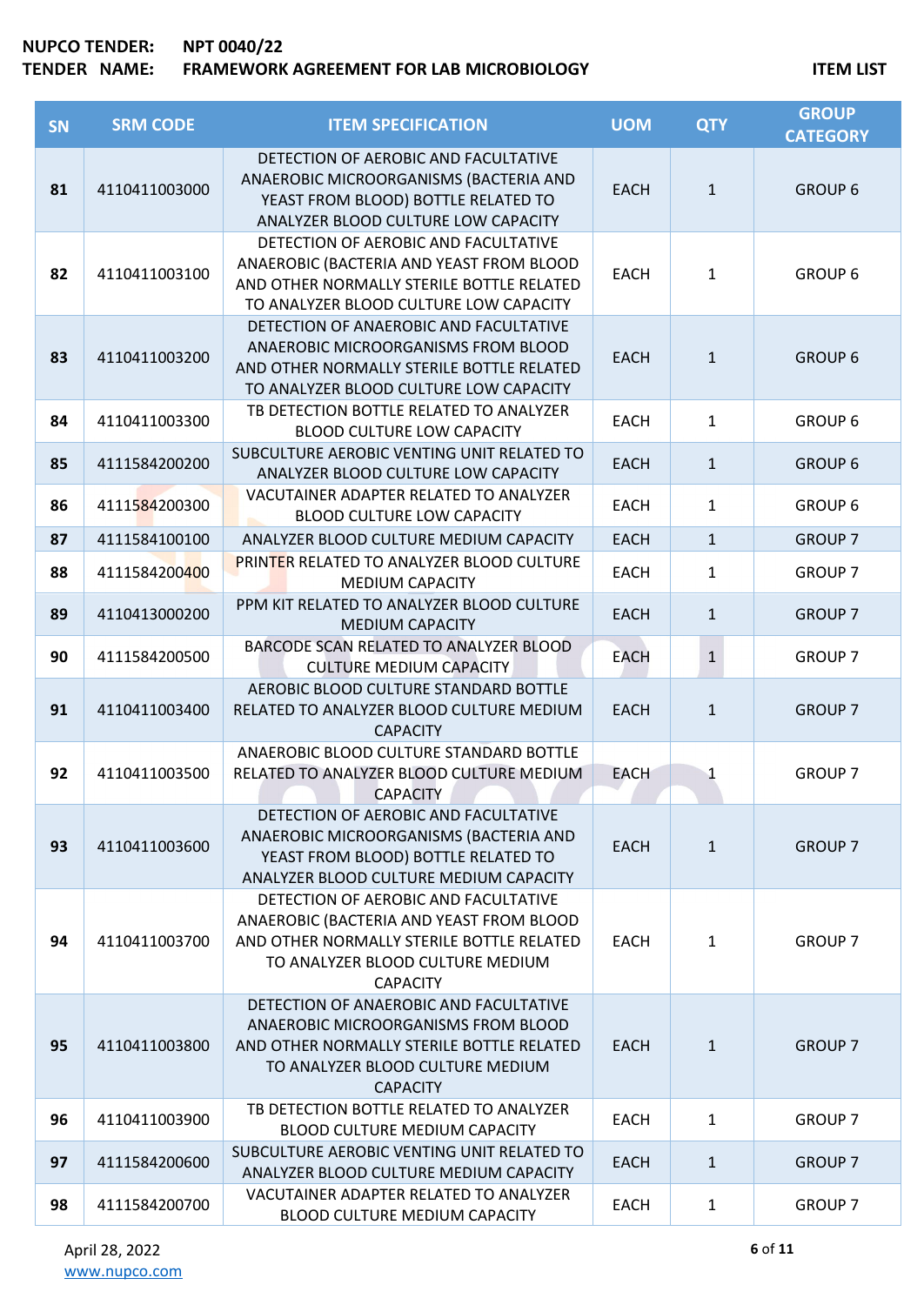| SN  | <b>SRM CODE</b> | <b>ITEM SPECIFICATION</b>                                                                                                                                                | <b>UOM</b>  | <b>QTY</b>   | <b>GROUP</b><br><b>CATEGORY</b> |
|-----|-----------------|--------------------------------------------------------------------------------------------------------------------------------------------------------------------------|-------------|--------------|---------------------------------|
| 99  | 4111584100200   | ANALYZER BLOOD CULTURE HIGH CAPACITY                                                                                                                                     | <b>EACH</b> | $\mathbf{1}$ | <b>GROUP 8</b>                  |
| 100 | 4111584200800   | PRINTER RELATED TO ANALYZER BLOOD CULTURE<br><b>HIGH CAPACITY</b>                                                                                                        | <b>EACH</b> | $\mathbf{1}$ | <b>GROUP 8</b>                  |
| 101 | 4110413000300   | PPM KIT RELATED TO ANALYZER BLOOD CULTURE<br><b>HIGH CAPACITY</b>                                                                                                        | <b>EACH</b> | $\mathbf{1}$ | <b>GROUP 8</b>                  |
| 102 | 4111584200900   | BARCODE SCAN RELATED TO ANALYZER BLOOD<br><b>CULTURE HIGH CAPACITY</b>                                                                                                   | <b>EACH</b> | $\mathbf{1}$ | <b>GROUP 8</b>                  |
| 103 | 4110411004000   | AEROBIC BLOOD CULTURE STANDARD BOTTLE<br>RELATED TO ANALYZER BLOOD CULTURE HIGH<br><b>CAPACITY</b>                                                                       | <b>EACH</b> | $\mathbf{1}$ | <b>GROUP 8</b>                  |
| 104 | 4110411004100   | ANAEROBIC BLOOD CULTURE STANDARD BOTTLE<br>RELATED TO ANALYZER BLOOD CULTURE HIGH<br><b>CAPACITY</b>                                                                     | <b>EACH</b> | $\mathbf{1}$ | <b>GROUP 8</b>                  |
| 105 | 4110411004200   | DETECTION OF AEROBIC AND FACULTATIVE<br>ANAEROBIC MICROORGANISMS (BACTERIA AND<br>YEAST FROM BLOOD) BOTTLE RELATED TO<br>ANALYZER BLOOD CULTURE HIGH CAPACITY            | <b>EACH</b> | $\mathbf{1}$ | <b>GROUP 8</b>                  |
| 106 | 4110411004300   | DETECTION OF AEROBIC AND FACULTATIVE<br>ANAEROBIC (BACTERIA AND YEAST FROM BLOOD<br>AND OTHER NORMALLY STERILE BOTTLE RELATED<br>TO ANALYZER BLOOD CULTURE HIGH CAPACITY | <b>EACH</b> | $\mathbf{1}$ | <b>GROUP 8</b>                  |
| 107 | 4110411004400   | DETECTION OF ANAEROBIC AND FACULTATIVE<br>ANAEROBIC MICROORGANISMS FROM BLOOD<br>AND OTHER NORMALLY STERILE BOTTLE RELATED<br>TO ANALYZER BLOOD CULTURE HIGH CAPACITY    | <b>EACH</b> | $\mathbf{1}$ | <b>GROUP 8</b>                  |
| 108 | 4110411004500   | TB DETECTION BOTTLE RELATED TO ANALYZER<br><b>BLOOD CULTURE HIGH CAPACITY</b>                                                                                            | <b>EACH</b> | $\mathbf{1}$ | <b>GROUP 8</b>                  |
| 109 | 4111584201000   | SUBCULTURE AEROBIC VENTING UNIT RELATED TO<br>ANALYZER BLOOD CULTURE HIGH CAPACITY                                                                                       | <b>EACH</b> | $\mathbf{1}$ | <b>GROUP 8</b>                  |
| 110 | 4111584201100   | VACUTAINER ADAPTER RELATED TO ANALYZER<br><b>BLOOD CULTURE HIGH CAPACITY</b>                                                                                             | <b>EACH</b> | $\mathbf{1}$ | <b>GROUP 8</b>                  |
| 111 | 4117160000400   | DETECTION TB MEDIUM CAPACITY                                                                                                                                             | <b>EACH</b> | 1            | <b>GROUP 9</b>                  |
| 112 | 4111612935300   | PRINTER RELATED TO DETECTION TB MEDIUM.<br><b>CAPACITY</b>                                                                                                               | <b>EACH</b> | 1            | GROUP <sub>9</sub>              |
| 113 | 4111612935400   | PPM KIT RELATED TO DETECTION TB MEDIUM<br><b>CAPACITY</b>                                                                                                                | <b>EACH</b> | $\mathbf{1}$ | <b>GROUP 9</b>                  |
| 114 | 4111612935500   | SAMPLE TUBE RELATED TO DETECTION TB<br><b>MEDIUM CAPACITY</b>                                                                                                            | <b>EACH</b> | $\mathbf{1}$ | <b>GROUP 9</b>                  |
| 115 | 4111612935600   | SUPPLEMENT KIT RELATED TO DETECTION TB<br><b>MEDIUM CAPACITY</b>                                                                                                         | <b>EACH</b> | $\mathbf{1}$ | <b>GROUP 9</b>                  |
| 116 | 4111612935700   | SUSCEPTIBILITY OF MYCOBACTERIUM KIT RELATED<br>TO DETECTION TB MEDIUM CAPACITY                                                                                           | <b>EACH</b> | $\mathbf{1}$ | <b>GROUP 9</b>                  |
| 117 | 4111612935800   | PZA MEDIUM RELATED TO DETECTION TB<br><b>MEDIUM CAPACITY</b>                                                                                                             | <b>EACH</b> | $\mathbf{1}$ | GROUP <sub>9</sub>              |
| 118 | 4111612935900   | PZA KIT RELATED TO DETECTION TB MEDIUM<br><b>CAPACITY</b>                                                                                                                | <b>EACH</b> | $\mathbf{1}$ | <b>GROUP 9</b>                  |
| 119 | 4111612936000   | DECONTAMINATION KIT RELATED TO DETECTION<br>TB MEDIUM CAPACITY                                                                                                           | <b>EACH</b> | $\mathbf{1}$ | <b>GROUP 9</b>                  |
| 120 | 4111612936100   | QC TUBE RELATED TO DETECTION TB MEDIUM<br><b>CAPACITY</b>                                                                                                                | <b>EACH</b> | 1            | <b>GROUP 9</b>                  |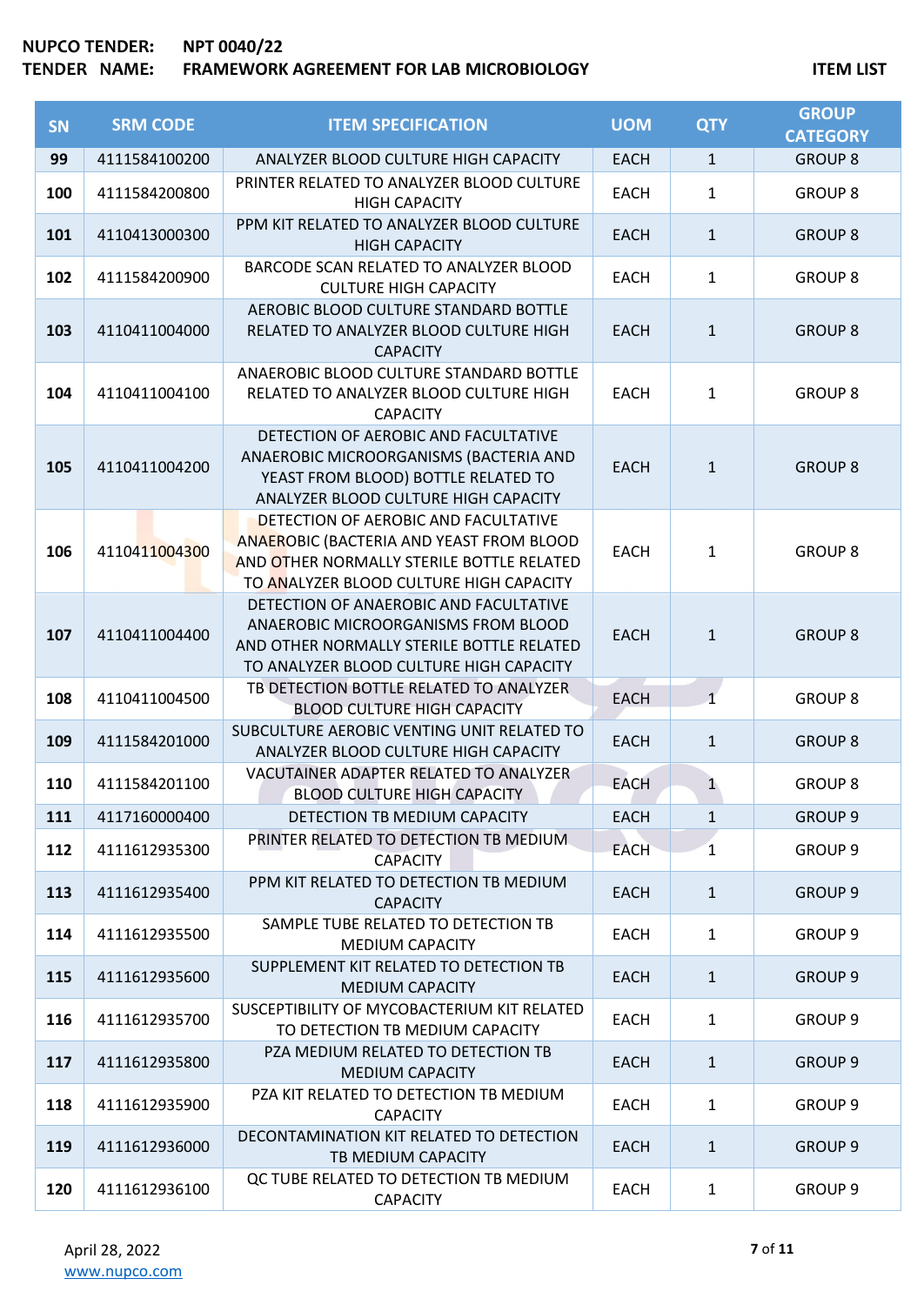| <b>SN</b> | <b>SRM CODE</b> | <b>ITEM SPECIFICATION</b>                                                    | <b>UOM</b>  | <b>QTY</b>     | <b>GROUP</b><br><b>CATEGORY</b> |
|-----------|-----------------|------------------------------------------------------------------------------|-------------|----------------|---------------------------------|
| 121       | 4111612936200   | AST CARRIER SET RELATED TO DETECTION TB<br><b>MEDIUM CAPACITY</b>            | EACH        | $\mathbf{1}$   | <b>GROUP 9</b>                  |
| 122       | 4111612936300   | TUBE HOLDER RELATED TO DETECTION TB<br><b>MEDIUM CAPACITY</b>                | <b>EACH</b> | $\mathbf{1}$   | <b>GROUP 9</b>                  |
| 123       | 4111612936400   | STR KIT RELATED TO DETECTION TB MEDIUM<br><b>CAPACITY</b>                    | <b>EACH</b> | $\mathbf{1}$   | <b>GROUP 9</b>                  |
| 124       | 4111612936500   | INH KIT RELATED TO DETECTION TB MEDIUM<br><b>CAPACITY</b>                    | <b>EACH</b> | $\mathbf{1}$   | GROUP <sub>9</sub>              |
| 125       | 4111612936600   | EMB KIT RELATED TO DETECTION TB MEDIUM<br><b>CAPACITY</b>                    | <b>EACH</b> | $\mathbf{1}$   | <b>GROUP 9</b>                  |
| 126       | 4117160000500   | DETECTION TB HIGH CAPACITY                                                   | <b>EACH</b> | $\mathbf{1}$   | GROUP 10                        |
| 127       | 4111612936700   | PRINTER RELATED TO DETECTION TB HIGH<br><b>CAPACITY</b>                      | EACH        | $\mathbf{1}$   | <b>GROUP 10</b>                 |
| 128       | 4111612936800   | PPM KIT RELATED TO DETECTION TB HIGH<br><b>CAPACITY</b>                      | <b>EACH</b> | $\mathbf{1}$   | GROUP 10                        |
| 129       | 4111612936900   | SAMPLE TUBE RELATED TO DETECTION TB HIGH<br><b>CAPACITY</b>                  | <b>EACH</b> | $\mathbf{1}$   | <b>GROUP 10</b>                 |
| 130       | 4111612937000   | SUPPLEMENT KIT RELATED TO DETECTION TB<br><b>HIGH CAPACITY</b>               | <b>EACH</b> | $\mathbf{1}$   | GROUP 10                        |
| 131       | 4111612937100   | SUSCEPTIBILITY OF MYCOBACTERIUM KIT RELATED<br>TO DETECTION TB HIGH CAPACITY | <b>EACH</b> | $\mathbf{1}$   | <b>GROUP 10</b>                 |
| 132       | 4111612937200   | PZA MEDIUM RELATED TO DETECTION TB HIGH<br><b>CAPACITY</b>                   | <b>EACH</b> | $\mathbf{1}$   | GROUP 10                        |
| 133       | 4111612937300   | PZA KIT RELATED TO DETECTION TB HIGH<br><b>CAPACITY</b>                      | <b>EACH</b> | $\mathbf{1}$   | <b>GROUP 10</b>                 |
| 134       | 4111612937400   | DECONTAMINATION KIT RELATED TO DETECTION<br>TB HIGH CAPACITY                 | <b>EACH</b> | $\overline{1}$ | GROUP 10                        |
| 135       | 4111612937500   | QC TUBE RELATED TO DETECTION TB HIGH<br><b>CAPACITY</b>                      | <b>EACH</b> | $\mathbf{1}$   | <b>GROUP 10</b>                 |
| 136       | 4111612937600   | AST CARRIER SET RELATED TO DETECTION TB HIGH<br><b>CAPACITY</b>              | <b>EACH</b> | $\mathbf{1}$   | GROUP 10                        |
| 137       | 4111612937700   | TUBE HOLDER RELATED TO DETECTION TB HIGH<br><b>CAPACITY</b>                  | <b>EACH</b> | $\mathbf{1}$   | <b>GROUP 10</b>                 |
| 138       | 4111612937800   | STR KIT RELATED TO DETECTION TB HIGH<br>CAPACITY                             | <b>EACH</b> | $\mathbf{1}$   | GROUP 10                        |
| 139       | 4111612937900   | INH KIT RELATED TO DETECTION TB HIGH<br><b>CAPACITY</b>                      | <b>EACH</b> | $\mathbf{1}$   | <b>GROUP 10</b>                 |
| 140       | 4111612938000   | EMB KIT RELATED TO DETECTION TB HIGH<br><b>CAPACITY</b>                      | <b>EACH</b> | $\mathbf{1}$   | GROUP 10                        |
| 141       | 4111586400000   | IMAGING DIRECT MULTIPLEX SYSTEM DMI                                          | <b>EACH</b> | $\mathbf{1}$   | GROUP 11                        |
| 142       | 4111586500000   | OILER RELATED TO IMAGING DIRECT MULTIPLEX<br><b>SYSTEM DMI</b>               | <b>EACH</b> | $\mathbf{1}$   | GROUP 11                        |
| 143       | 4111586500100   | OILE RELATED TO IMAGING DIRECT MULTIPLEX<br>SYSTEM DMI                       | <b>EACH</b> | $\mathbf{1}$   | GROUP 11                        |
| 144       | 4111586500200   | VIBRATION FREE PLATFORM RELATED TO<br>IMAGING DIRECT MULTIPLEX SYSTEM DMI    | <b>EACH</b> | $\mathbf{1}$   | GROUP 11                        |
| 145       | 4111586500300   | AUTOMATIC SLIDER ROBOTIC RELATED TO<br>IMAGING DIRECT MULTIPLEX SYSTEM DMI   | <b>EACH</b> | $\mathbf{1}$   | GROUP 11                        |
| 146       | 4111586500400   | SLIDE FEEDER RELATED TO IMAGING DIRECT<br>MULTIPLEX SYSTEM DMI               | <b>EACH</b> | $\mathbf{1}$   | GROUP 11                        |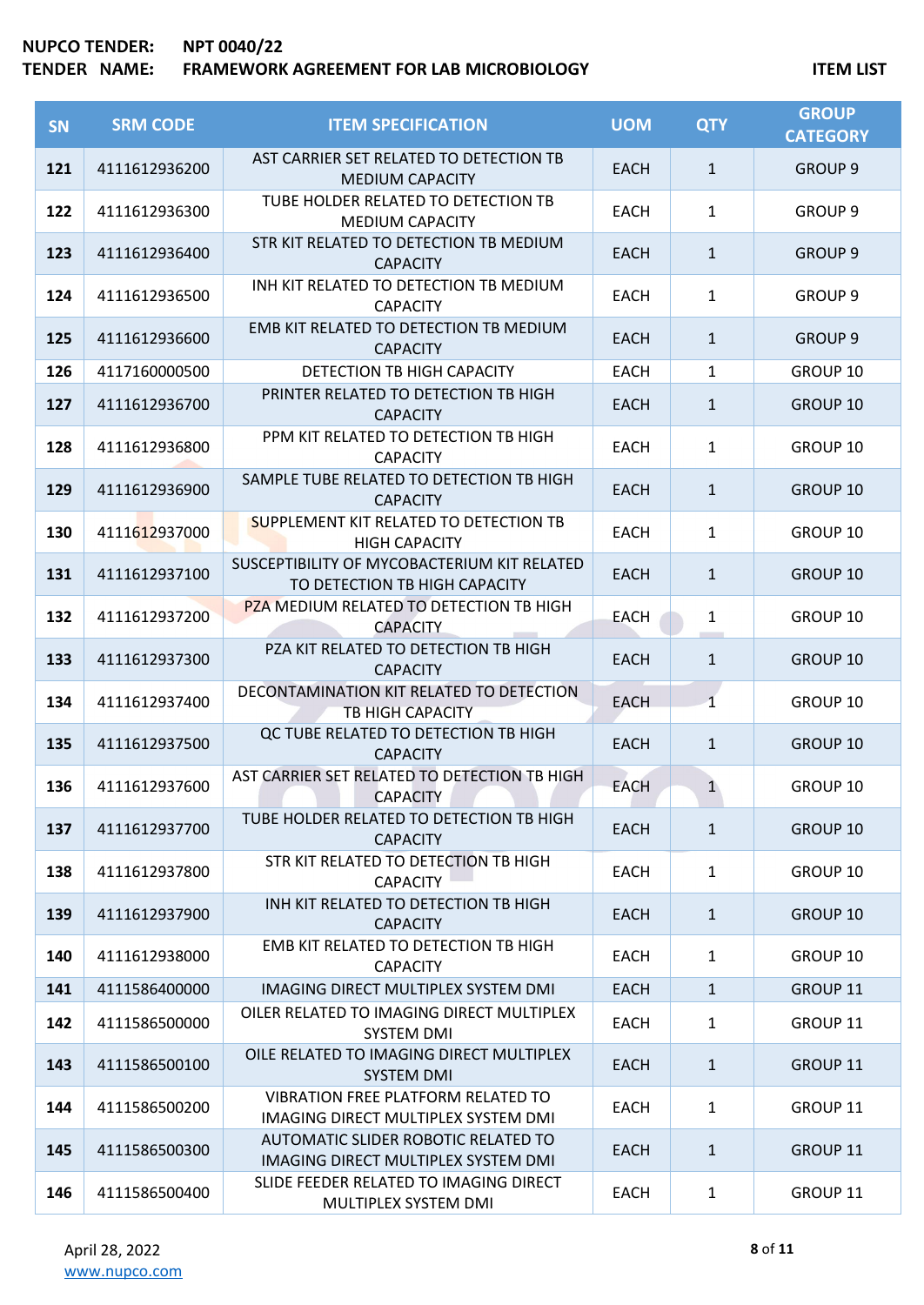| SN  | <b>SRM CODE</b> | <b>ITEM SPECIFICATION</b>                                                        | <b>UOM</b>  | <b>QTY</b>   | <b>GROUP</b><br><b>CATEGORY</b> |
|-----|-----------------|----------------------------------------------------------------------------------|-------------|--------------|---------------------------------|
| 147 | 4111586500500   | LED LAMP RELATED TO IMAGING DIRECT<br>MULTIPLEX SYSTEM DMI                       | <b>EACH</b> | $\mathbf{1}$ | GROUP 11                        |
| 148 | 4111586500600   | HALOGEN LAMP RELATED TO IMAGING DIRECT<br>MULTIPLEX SYSTEM DMI                   | <b>EACH</b> | $\mathbf{1}$ | GROUP 11                        |
| 149 | 4111586500700   | FL LAMP RELATED TO IMAGING DIRECT<br>MULTIPLEX SYSTEM DMI                        | <b>EACH</b> | $\mathbf{1}$ | <b>GROUP 11</b>                 |
| 150 | 4110520000300   | <b>SCANNER GRAM STAIN AUTOMATED</b>                                              | <b>EACH</b> | 1            | GROUP 12                        |
| 151 | 4110520000400   | OILER RELATED TO SCANNER GRAM STAIN<br><b>AUTOMATED</b>                          | <b>EACH</b> | $\mathbf{1}$ | <b>GROUP 12</b>                 |
| 152 | 4110520000500   | OILE RELATED TO SCANNER GRAM STAIN<br><b>AUTOMATED</b>                           | <b>EACH</b> | $\mathbf{1}$ | <b>GROUP 12</b>                 |
| 153 | 4110520000600   | <b>VIBRATION FREE PLATFORM RELATED TO</b><br><b>SCANNER GRAM STAIN AUTOMATED</b> | <b>EACH</b> | $\mathbf{1}$ | <b>GROUP 12</b>                 |
| 154 | 4110520000700   | AUTOMATIC SLIDER ROBOTIC RELATED TO<br><b>SCANNER GRAM STAIN AUTOMATED</b>       | <b>EACH</b> | $\mathbf{1}$ | <b>GROUP 12</b>                 |
| 155 | 4110520000800   | SLIDE FEEDER RELATED TO SCANNER GRAM STAIN<br><b>AUTOMATED</b>                   | <b>EACH</b> | $\mathbf{1}$ | <b>GROUP 12</b>                 |
| 156 | 4110520000900   | LED LAMP RELATED TO SCANNER GRAM STAIN<br><b>AUTOMATED</b>                       | <b>EACH</b> | $\mathbf{1}$ | <b>GROUP 12</b>                 |
| 157 | 4110520001000   | HALOGEN LAMP RELATED TO SCANNER GRAM<br><b>STAIN AUTOMATED</b>                   | <b>EACH</b> | $\mathbf{1}$ | <b>GROUP 12</b>                 |
| 158 | 4110520300300   | STAINER SLIDE AFB                                                                | <b>EACH</b> | 1            | GROUP 13                        |
| 159 | 4110520401300   | CARBON FILTER RELATED TO STAINER SLIDE AFB                                       | <b>EACH</b> | $\mathbf{1}$ | <b>GROUP 13</b>                 |
| 160 | 4110520401400   | REAGENT BOTTLE 1SET RELATED TO STAINER<br><b>SLIDE AFB</b>                       | <b>EACH</b> | $\mathbf{1}$ | GROUP 13                        |
| 161 | 4110520401500   | WATER BOTTLE RELATED TO STAINER SLIDE AFB                                        | <b>EACH</b> | $\mathbf{1}$ | <b>GROUP 13</b>                 |
| 162 | 4110520401600   | REAGENT CONTAINER RELATED TO STAINER SLIDE<br><b>AFB</b>                         | <b>EACH</b> | $\mathbf{1}$ | <b>GROUP 13</b>                 |
| 163 | 4110520401700   | DRAIN HOSE RELATED TO STAINER SLIDE AFB                                          | <b>EACH</b> | $\mathbf{1}$ | <b>GROUP 13</b>                 |
| 164 | 4110520401800   | <b>REAGENT CONNECTION TUBE RELATED TO</b><br><b>STAINER SLIDE AFB</b>            | <b>EACH</b> | $\mathbf 1$  | GROUP 13                        |
| 165 | 4110520401900   | COLD STAIN RELATED TO STAINER SLIDE AFB                                          | <b>EACH</b> | $\mathbf{1}$ | <b>GROUP 13</b>                 |
| 166 | 4110520402000   | FL STAIN RELATED TO STAINER SLIDE AFB                                            | <b>EACH</b> | $\mathbf{1}$ | GROUP 13                        |
| 167 | 4110520402100   | CYTOSPIN ROTOR RELATED TO STAINER SLIDE AFB                                      | <b>EACH</b> | $\mathbf{1}$ | GROUP 13                        |
| 168 | 4110520402200   | TB REAGENT, CELL ADHESIVE RELATED TO STAINER<br><b>SLIDE AFB</b>                 | <b>EACH</b> | $\mathbf{1}$ | <b>GROUP 13</b>                 |
| 169 | 4110520402300   | EXTENDED SLIDE CAPACITY MODULE RELATED TO<br><b>STAINER SLIDE AFB</b>            | <b>EACH</b> | $\mathbf{1}$ | <b>GROUP 13</b>                 |
| 170 | 4110520402400   | TB REAGENT, CELL ADHESIVE CONCENTRATE<br>RELATED TO STAINER SLIDE AFB            | <b>EACH</b> | $\mathbf{1}$ | GROUP 13                        |
| 171 | 4110520402500   | STAIN RESIDUE SOLVENT RELATED TO STAINER<br><b>SLIDE AFB</b>                     | <b>EACH</b> | $\mathbf{1}$ | <b>GROUP 13</b>                 |
| 172 | 4110520402600   | ACID FAST STAIN CONTROL SLIDES RELATED TO<br><b>STAINER SLIDE AFB</b>            | <b>EACH</b> | $\mathbf{1}$ | GROUP 13                        |
| 173 | 4110520402700   | CARBOL FUCHSIN DECOLORIZER RELATED TO<br><b>STAINER SLIDE AFB</b>                | <b>EACH</b> | $\mathbf{1}$ | <b>GROUP 13</b>                 |
| 174 | 4110520402800   | PM CLEANING SOLUTION RELATED TO STAINER<br><b>SLIDE AFB</b>                      | <b>EACH</b> | $\mathbf{1}$ | <b>GROUP 13</b>                 |
| 175 | 4110520402900   | REAGENT GRADE METHANOL RELATED TO<br><b>STAINER SLIDE AFB</b>                    | <b>EACH</b> | $\mathbf{1}$ | <b>GROUP 13</b>                 |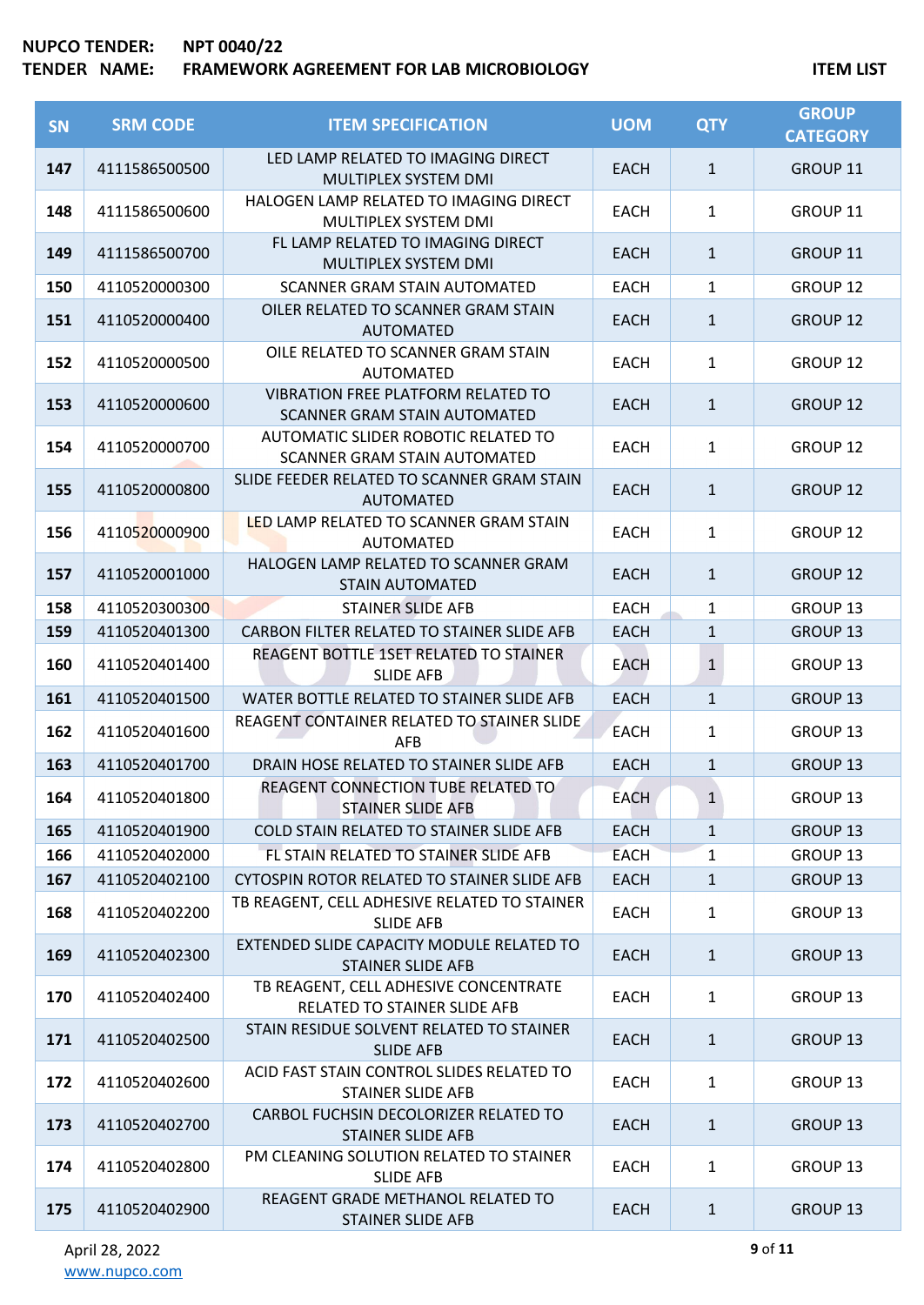| SN  | <b>SRM CODE</b> | <b>ITEM SPECIFICATION</b>                                                            | <b>UOM</b>  | <b>QTY</b>            | <b>GROUP</b><br><b>CATEGORY</b> |
|-----|-----------------|--------------------------------------------------------------------------------------|-------------|-----------------------|---------------------------------|
| 176 | 4110520403000   | BARCODE READER AND BOTTLE LEVEL DETECT<br><b>BUNDLE RELATED TO STAINER SLIDE AFB</b> | <b>EACH</b> | $\mathbf{1}$          | GROUP 13                        |
| 177 | 4110520403100   | FLUORESCENCE DECOLORIZER RELATED TO<br><b>STAINER SLIDE AFB</b>                      | <b>EACH</b> | $\mathbf{1}$          | GROUP <sub>13</sub>             |
| 178 | 4110520403200   | POTASSIUM PERMANGANATE RELATED TO<br><b>STAINER SLIDE AFB</b>                        | <b>EACH</b> | $\mathbf{1}$          | GROUP 13                        |
| 179 | 4110520403300   | AURAMINE O RELATED TO STAINER SLIDE AFB                                              | <b>EACH</b> | $\mathbf{1}$          | <b>GROUP 13</b>                 |
| 180 | 4110520403400   | AURAMINE/RHODAMINE RELATED TO STAINER<br><b>SLIDE AFB</b>                            | <b>EACH</b> | $\mathbf{1}$          | GROUP 13                        |
| 181 | 4110520403500   | FLUORESCENCE DECOLORIZER CONCENTRATE<br>RELATED TO STAINER SLIDE AFB                 | <b>EACH</b> | $\mathbf{1}$          | GROUP <sub>13</sub>             |
| 182 | 4110520403600   | POTASSIUM PERMANGANATE CONCENTRATE<br><b>RELATED TO STAINER SLIDE AFB</b>            | <b>EACH</b> | $\mathbf{1}$          | <b>GROUP 13</b>                 |
| 183 | 4110520403700   | METHYLENE BLUE CONCENTRATE RELATED TO<br><b>STAINER SLIDE AFB</b>                    | <b>EACH</b> | $\mathbf{1}$          | <b>GROUP 13</b>                 |
| 184 | 4110520403800   | BRILLIANT GREEN RELATED TO STAINER SLIDE AFB                                         | <b>EACH</b> | $\mathbf{1}$          | GROUP <sub>13</sub>             |
| 185 | 4110520403900   | METHYLENE BLUE RELATED TO STAINER SLIDE AFB                                          | <b>EACH</b> | $\mathbf{1}$          | GROUP 13                        |
| 186 | 4110520404000   | <b>ELITE ZN RELATED TO STAINER SLIDE AFB</b>                                         | <b>EACH</b> | $\mathbf{1}$          | GROUP 13                        |
| 187 | 4110520404100   | CARBOL FUCHSIN DECOLORIZER CONCENTRATE<br>RELATED TO STAINER SLIDE AFB               | <b>EACH</b> | $\mathbf{1}$          | <b>GROUP 13</b>                 |
| 188 | 4110520404200   | <b>BRILLIANT GREEN CONCENTRATE RELATED TO</b><br><b>STAINER SLIDE AFB</b>            | <b>EACH</b> | $\mathbf{1}$          | <b>GROUP 13</b>                 |
| 189 | 4110520404300   | STANDARD CHAMBER KIT RELATED TO STAINER<br><b>SLIDE AFB</b>                          | <b>EACH</b> | $\mathbf{1}$          | <b>GROUP 13</b>                 |
| 190 | 4110520404400   | DUAL CHAMBER KIT RELATED TO STAINER SLIDE<br><b>AFB</b>                              | <b>EACH</b> | $\mathbf{1}^{\prime}$ | GROUP 13                        |
| 191 | 4110520404500   | MEGA CHAMBER KIT RELATED TO STAINER SLIDE<br><b>AFB</b>                              | <b>EACH</b> | $\mathbf{1}$          | <b>GROUP 13</b>                 |
| 192 | 4110520404600   | FLUID CHAMBER RELATED TO STAINER SLIDE AFB                                           | <b>EACH</b> | $\mathbf{1}$          | <b>GROUP 13</b>                 |
| 193 | 4110520404700   | FILTER PAPER RELATED TO STAINER SLIDE AFB                                            | <b>EACH</b> | $\mathbf{1}$          | <b>GROUP 13</b>                 |
| 194 | 4110520404800   | CHAMBER CAP RELATED TO STAINER SLIDE AFB                                             | <b>EACH</b> | $\mathbf{1}$          | GROUP 13                        |
| 195 | 4110520404900   | BASE HOLDER RELATED TO STAINER SLIDE AFB                                             | <b>EACH</b> | $\mathbf{1}$          | <b>GROUP 13</b>                 |
| 196 | 4110520405000   | PPM KIT RELATED TO STAINER SLIDE AFB                                                 | <b>EACH</b> | 1                     | GROUP <sub>13</sub>             |
| 197 | 4110520300400   | STAINER SLIDE GRAM                                                                   | <b>EACH</b> | $\mathbf{1}$          | GROUP 14                        |
| 198 | 4110520405100   | CARBON FILTER RELATED TO STAINER SLIDE GRAM                                          | <b>EACH</b> | 1                     | GROUP 14                        |
| 199 | 4110520405200   | REAGENT BOTTLE SET RELATED TO STAINER SLIDE<br><b>GRAM</b>                           | <b>EACH</b> | $\mathbf{1}$          | GROUP 14                        |
| 200 | 4110520405300   | WATER BOTTLE RELATED TO STAINER SLIDE GRAM                                           | <b>EACH</b> | $\mathbf{1}$          | GROUP 14                        |
| 201 | 4110520405400   | REAGENT CONTAINER RELATED TO STAINER SLIDE<br><b>GRAM</b>                            | <b>EACH</b> | $\mathbf{1}$          | GROUP 14                        |
| 202 | 4110520405500   | DRAIN HOSE RELATED TO STAINER SLIDE GRAM                                             | <b>EACH</b> | $\mathbf{1}$          | GROUP 14                        |
| 203 | 4110520405600   | REAGENT CONNECTION TUBE RELATED TO<br>STAINER SLIDE GRAM                             | EACH        | $\mathbf{1}$          | GROUP 14                        |
| 204 | 4110520405700   | DECOLORIZER WITH SAFRANINE RELATED TO<br>STAINER SLIDE GRAM                          | <b>EACH</b> | $\mathbf{1}$          | GROUP 14                        |
| 205 | 4110520405800   | DECOLORIZER WITH ACETONE AND SAFRANINE<br>RELATED TO STAINER SLIDE GRAM              | EACH        | $\mathbf{1}$          | GROUP 14                        |
| 206 | 4110520405900   | DECOLORIZER WITH FUCHSIN RELATED TO<br>STAINER SLIDE GRAM                            | <b>EACH</b> | $\mathbf{1}$          | GROUP 14                        |